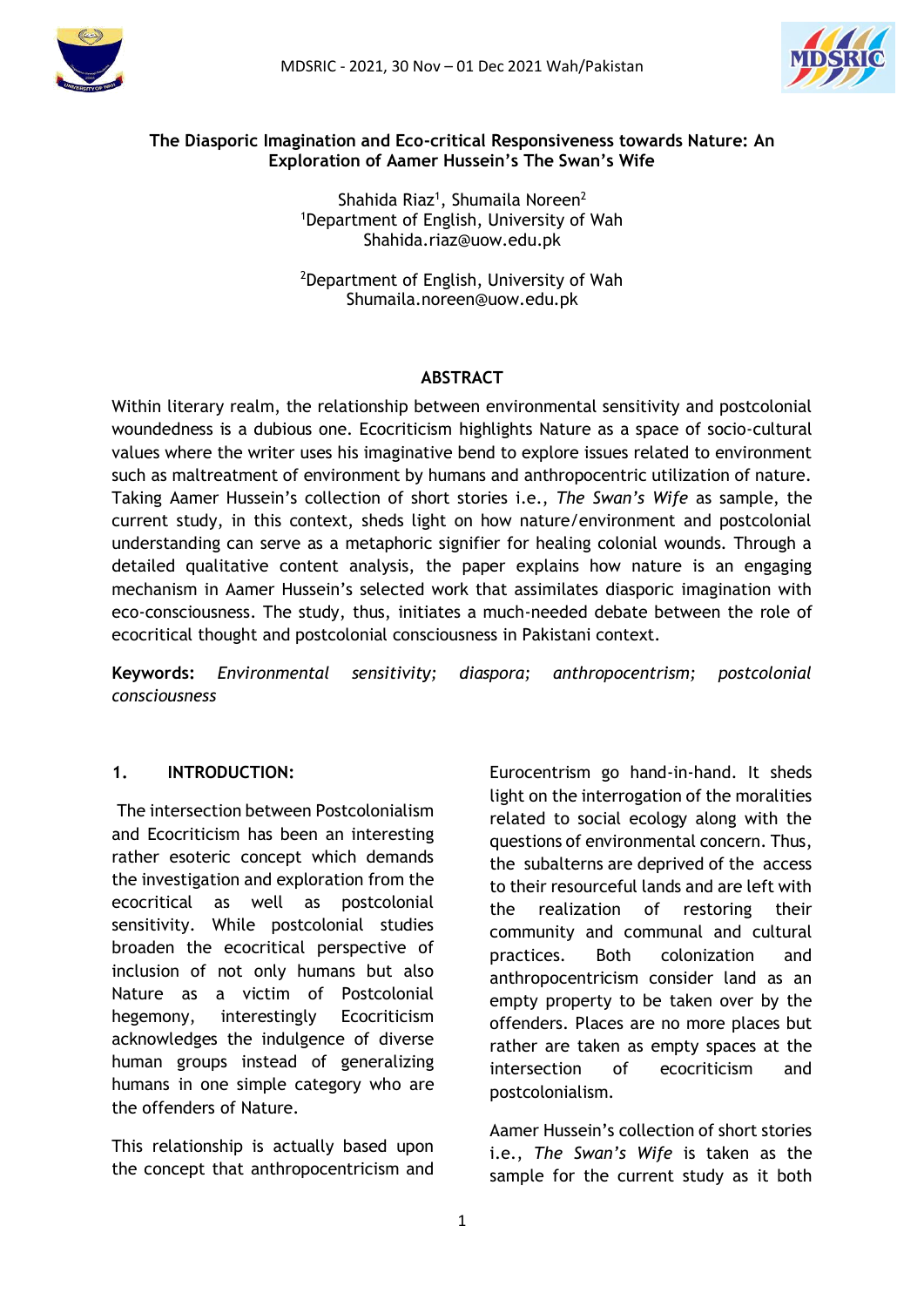



explicitly and implicitly bonds with the postcolonial sensitivity and an attachment with Nature. In this regard, the way nature/environment act as a healing mechanism for postcolonial sensitivity, is the concern of this research. It is found that Nature is serving as a metaphoric signifier for healing colonial wounds. Through a detailed qualitative content analysis, the paper explains how Nature is an engaging mechanism in Aamer Hussein's selected work that assimilates diasporic imagination with ecoconsciousness. The study, thus, initiates a much-needed debate between the role of ecocritical thought and postcolonial consciousness in Pakistani context.

Writers, generally are inspired from the places of their existence and develop a distinct kind of compassion towards them. Aamer Hussein's writings are representative of the various places and cultures he has been exposed to. His is one of the most creative voice in the horizon of short story writing, having written five short stories collections, many of which further have been translated in other languages.

Aamer Hussein believes on the unavoidability of being exposed to diverse philosophies, cultures, ideologies and languages. Achieving multiple perspectives is significant because it delivers a rather more clear life vision as according to him, "Any hegemonic structures that restrict this need to be broken and remade" (Siddiqui, 2015).

Amit Choudhary pronounces about Aamer Hussein stories that 'Hussein's stories are about individuals and their countries of exile, where the world itself is seen as a place of transit' (Khair, 2004). This consciousness is thoroughly connected to cultural rootedness and hence we can call Hussein's work as

'situated cosmopolitanism'. As, he has been close to various cultures and consider himself as a world writer, for him, culture and race are important.

"I was 15 when I went to England to study and there I met Iranians, Palestinians, even had a Korean friend. And there was one thing that was common in all. There was a sense of displacement among them, a feeling that their home is elsewhere. Gradually, I also imbibed a similar feeling and with political turmoil taking place back home it added to the feeling of rootlessness"(Siddiqui, 2015).

Noor-ul-Huda Shah, a remarkable Sindhi writer commented about Hussein's writings that he is the writer of the country which has been a victim of rootlessness and sufferings for many years. "Everyone is seeking a safe haven, where they can feel secure. I am pleased to know and meet a writer who feels this and writes about it in his stories" (Siddiqui, 2015).

Those stories from the book are selected which have exemplified the Human-nature interaction and postcolonial sensitivity. These stories raise a clear stance on environmental discourse and reveal man/nature binary. Furthermore the environmental tensions, through texts and narratives are elaborated at length by the characters.

#### **1.1 Research Objectives:**

The primary objective of the research is to examine and analyze the construction and relationship between ecocriticical and postcolonial sensitivity as established in the selected stories.

#### **1.2 Research Questions:**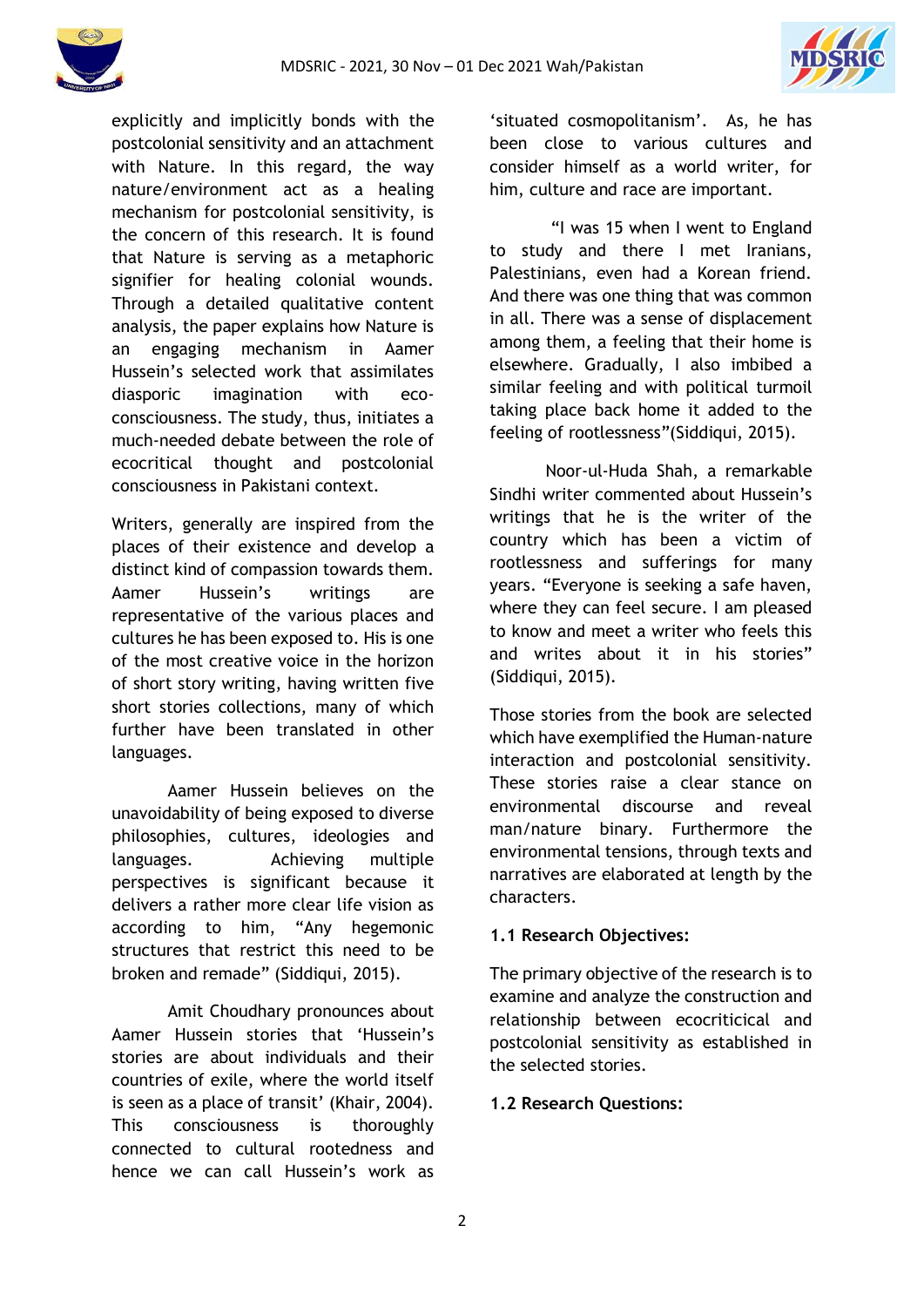



1. How the selected stories present the interface between postcolonial and ecocritical philosophies?

2. Which ecocrital undertones of Nature contribute in enhancement of postcolonial sensitivity?

## **1.3 Significance of the Study:**

The study is significant as it can illuminate the intersection of ecocritical and postcolonial sensitivity established in literary texts in Pakistani context. Further it would be helpful for emerging writers, teachers and students who want to examine or incorporate these themes in the writing.

## **2. LITERATURE REVIEW:**

## **2.1 Postcolonial Ecocriticism: Issues and Perspectives**

Lawrence Buell's *The Future of Environmental Criticism* states that:

Broadly defined, ecocriticism […] is an umbrella term [...] used to refer to the environmentally oriented study of literature and (less often) the arts more generally, and to the theories that underlie such critical practice. (138)

This definition of "ecocriticism" offers parameters to investigate environmental representation in literature from multiple dimensions.

The colonialist discourse inherent in postcolonial theory took its roots in the 18<sup>th</sup> century when Joesph-Ernest Renan, in his *La Réforme intellectuelle et morale* (1871) sketched out the supremacy of the imperial nations to civilize the colored nations intellectually, socially and culturally. Postcolonial discourse offered a counternarrative to the Eurocentric beliefs of Global North and perpetuated environmental justice whereby each section of the natural world has freedom to exist apart from capitalist hegemonic ideals. Postcolonialism, in this sense, can be termed as "anthropocentric" (Huggan & Tiffin, 2010, p. 03) as evident in Fanon's *The Wretched of the Earth* (1961), Said's *Orientalism* (1977) and *Culture and Imperialism*  (1993). Environmentalism, or Green Studies is a relatively new field of investigation that seeks to determine the intersection between nature and humans in diverse ways. Postcolonial Ecocriticism states that human violation and maltreatment must be addressed first before addressing nonhuman needs.

Eco-consciousness vis-à-vis postcolonialism implies a healing relationship as Wordsworthian nature can take up a sustainable role in alleviating colonial wounds. An environmental discourse informed by postcolonial sensitivity pairs up how both entities are (mal)treated, objectified, subjugated, marginalized and victimized by a dominant subject. According to Mukherjee in *Postcolonial Environments*, "the relationships between human and nonhuman agents or actors that define the history of the Indian subcontinent is what I understand as 'environment'" (2010, p. 05). Since both are downtrodden, the remedial interdependent symbiosis is fundamental to initiate the process of recovering from postcolonial anxiety.

Huggan's and Tiffin's *Postcolonial Ecocriticism: Literature, Animals, Environment* (2015) displays an exhaustive and cross-cultural relevance of green postcolonialism. It further offers cultural, historical, political and ecological insights on postcolonial anxiety. The binaries such as wealthy/poor; master/slave and developed/underdeveloped highlight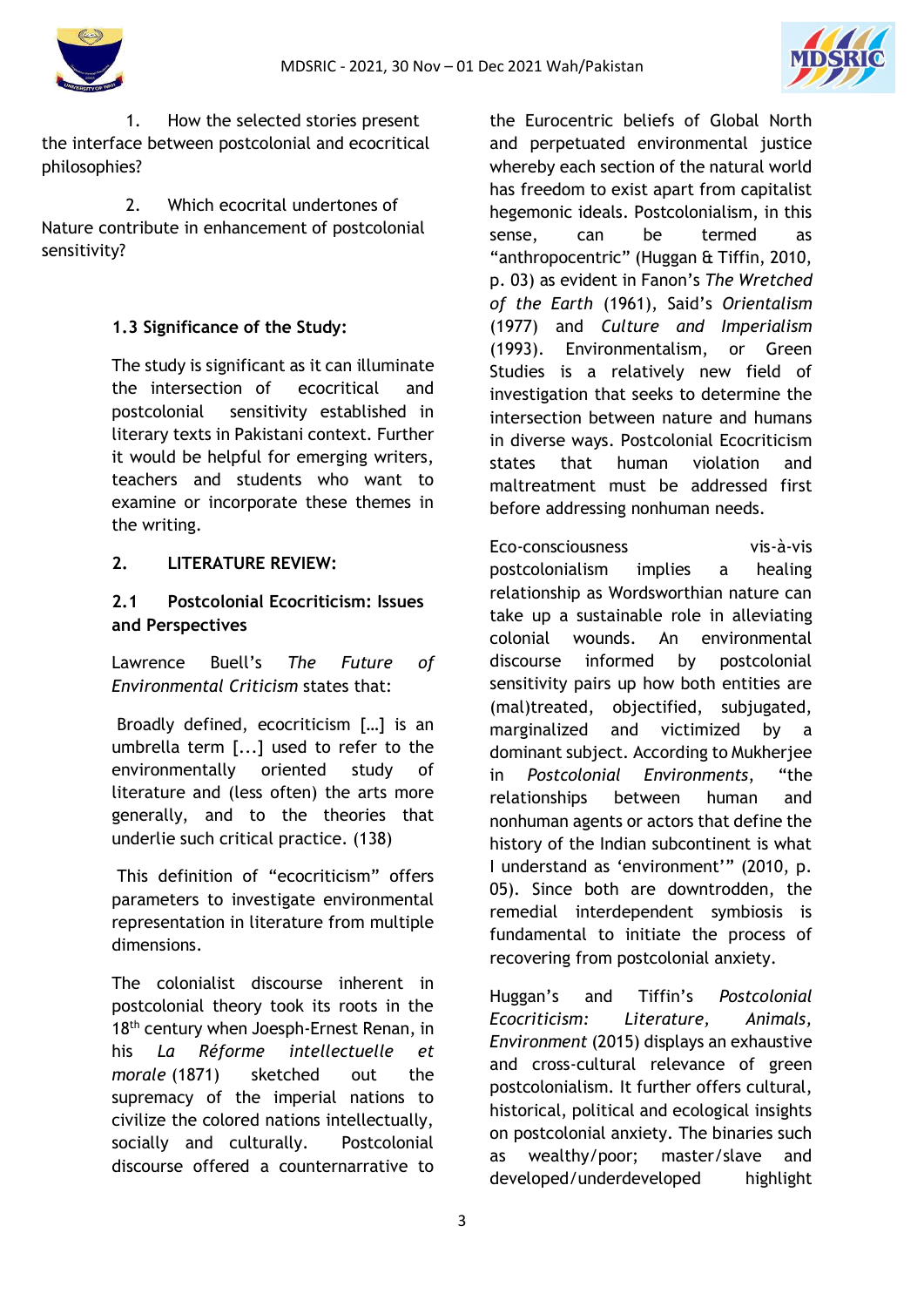



some of the core problems existent in postcolonialism. It is, in this context, that ecological discourse can pave a path for a fruitful alliance and "a productive overlap" between the two theoretical models (Huggan, p. 701). Similarly, *Greening' Postcolonialism: Ecocritical Perspectives* (2004) by Graham Huggan also entwines the two fields and describes the utility of non-human actants for human beings in social and cultural realm.

In *Environmental Justice Reader*, the issues pertaining to social inequality, colonization and environmental degradation are portrayed which may "shape the aspiration toward 'postcolonialism' or 'green postcolonialism" (Heise, p. 252). Pablo Mukherjee's reading strategy for reading postcolonial environmental text offers affinities between how both critical theories are gateway to a unified understanding of nature and postcolonialism. According to him, the content and thematic style of postcolonial texts may be ambiguous upon first reading; however, a deeper study can unveil topographies in which the narrative structure, itself, is resistant to the colonial imports. By providing a detailed analysis of Roy's *The God of Small Things*, Sinha's *Dead Air* and Joshi's *Blood on My Water*, he scrutinizes as to how, "novel itself is a register of the environment of uneven historical development specific to postcolonial India" (p. 82). The uneven style of South Asian Novels, according to Mukherjee, reveal deeply entrenched artistic responses to history and culture where environment, culture and history intertwined and interdependent (Mukherjee, p. 84).

## **2.2 Pakistani Fiction and Ecological Discourse**

Pakistani anglophone writing offers diverse co-mingling between nature and culture. Scot Slovic, an ecocritical theorist, in *Ecocriticism of the Global South* (2016) that Pakistani literature is slowly coming to terms with environment and offers transnational globalized interests through its distinct ecological turn. Uzma Aslam Khan, Nadeem Aslam and Mohsin Hamid's fictional narratives deal with issues such as environmental violence, pollution, waste materials, contamination, and lack of environmental sustainability. Hamid in *How to Get Filthy Rich in Rising Asia* (2013) states how the "city's neglected pipes are cracking" (98), the contamination of "underground water mains and sewers mingling, the taps" draws attention on threats to human health caused by pollution (p. 99-100). Kamila Shamsie uses the concept of 'ecological risk" to define an array of ecological transformations in global context. Her novel, Burnt Shadows (2009) delineates the tropes of deteriorating environmentalism and its catastrophic aftermath. Owing to global representations by Pakistani authors, Raja Masood in his article "The Pakistani English Novel: The Burden of Representation and the Horizon of Expectation" (2018) claims that the "Pakistani novel in English has finally come of age and has garnered its space within and without Pakistan" (2).

In *Sense of Place and Sense of Planet*, a book published in 2008, the theoretical framework of eco-cosmopolitanism is given by Ursula K. Heise. She defines ecocosmopolitanism as having traditional ecological knowledge in being an individual citizen of the world. Pakistani fiction in English reverberates the tropes of exile, colonization, silencing of individuals on socio-political grounds and so on. The language also convenes all such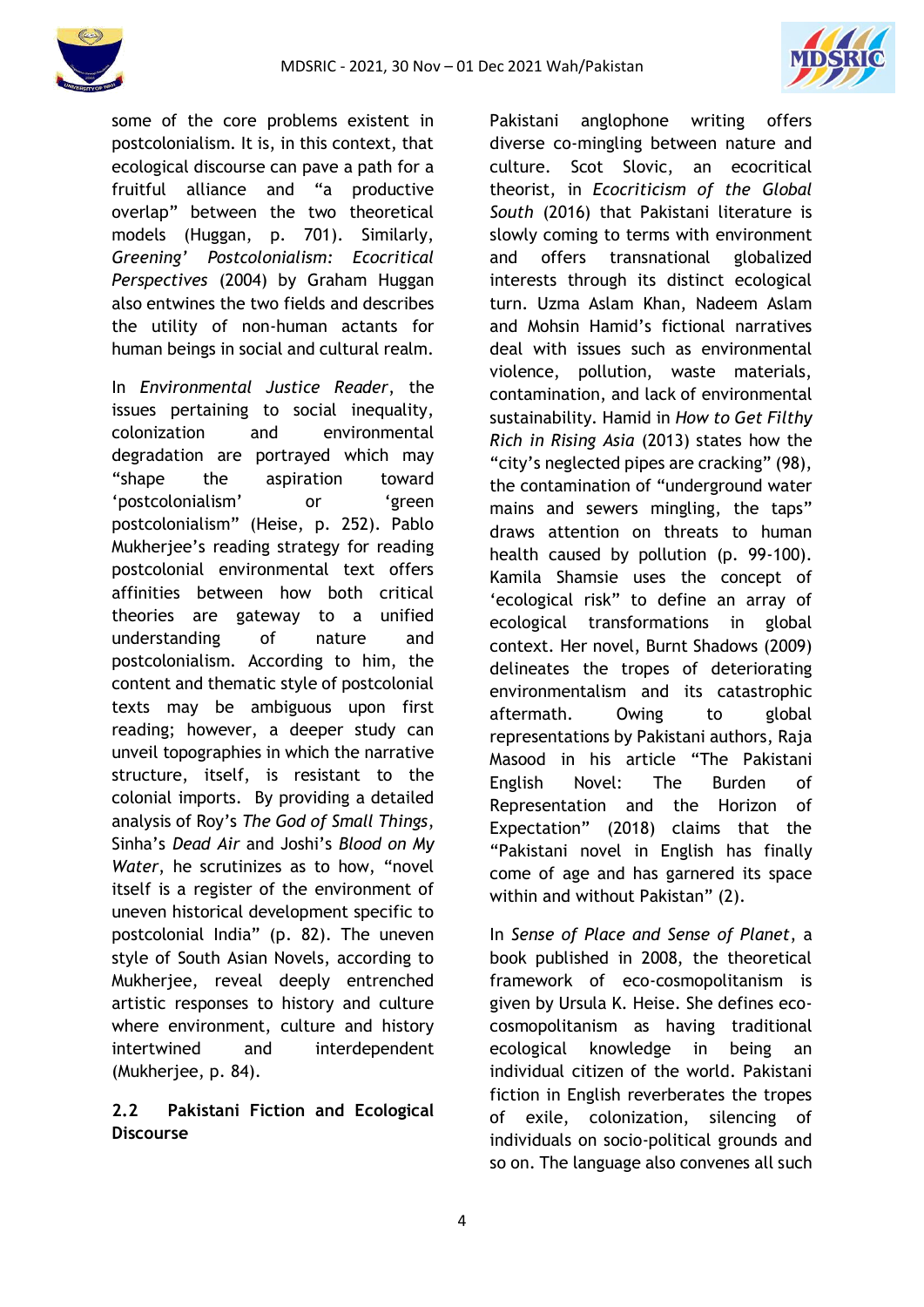

issues and hence becomes a contested site for struggle through metaphorical use of ideas.

Discussing Pakistani fiction, Hashmi writes that formalist and syntactic dimensions of Pakistani novels underlie specific features such as linguistic and stylistic turning it into "indigenized Pakistani language" (48) but is also very near to what Mukherjee dubs "uneven development" (14). However, this unevenness is due to colonial history that resides by and large inside Pakistani culture. Although Pakistani fiction is researched (e.g., Rahman, 2011; Perzadeh, 2019; and Yaqoob, 2016) from aspects such as toxicity, eco-consciousness and environmental crisis, yet the healing impact of environment on postcolonial sensitivity remains an under-researched area which needs consideration. In order for racial, social and cultural wounds to heal, an interconnectedness between environment and human is mandatory. By dint of Mother Earth's universal traits of love and care, the postcolonial pangs of slavery and exile can be minimized, if not obliterated.

The current study, therefore, aims at bridging this gap between diasporic imagination and utility of environment to cure colonial wounds. *The Swan's Wife* demonstrates how ecological awareness and natural ties can help redeem the individual deficiencies and can offer them acting out their angst.

#### **3 ANALYSIS AND DISCUSSIONS:**

#### **3.1 Introduction of the Stories:**

In The Swan's Wife, Umair Omar, the speaker and the character is revealed at various stages of his life and can forthrightly be taken as one who represents an alter ego of writer, Aamer Hussein. The book reveals that Umair is an academician and his youthful appearance specifies his social experience of a carefree and sensitive student.

There are nine writings termed as 'Nine Postcards and Nine Notes' which Umair wrote down while residing in Spain.

The stories, 'Knotted Tongue 1' and 'Knotted Tongue 2' are associated to the female characters who were narrator's friends and who have died. Women are assigned the voice through these stories. The tone of these stories is feminist and the female protagonists are Shams and Zohra; representing love and success in terms of astrology.

'Ahmar and Ambara' is the last story of The Swan's Wife which is written in a fable style dealing with princess, prince, charmed substances and envious sisters. The story is located outside of time and space which invariably bound the other stories. This story is unlike traditional fables since Hussein takes the readers towards a semi-finished conclusion. Hussein's ability to tease his reader makes his writing unforgettable.

The stories Knotted Tongue-I , Third Post card from Umair, Fourth Post card from Umair, 9<sup>th</sup> extract from Refika's Notebook, Knotted Tongue II and Ahmar and Anbara, are selected as they entail both postcolonial and ecoconscious motifs in them.

## **3.2 Postcolonial humans; their identity crisis and the role of Nature:**

Knotted Tongue -I is the story in the book which deals with themes of exile and displacement and describes the story of an immigrant writer Zohra. The speaker of the story got a letter from her as an invitation for her book launch ceremony, there Zohra and her writing creativity is introduced with reference to Nature. Her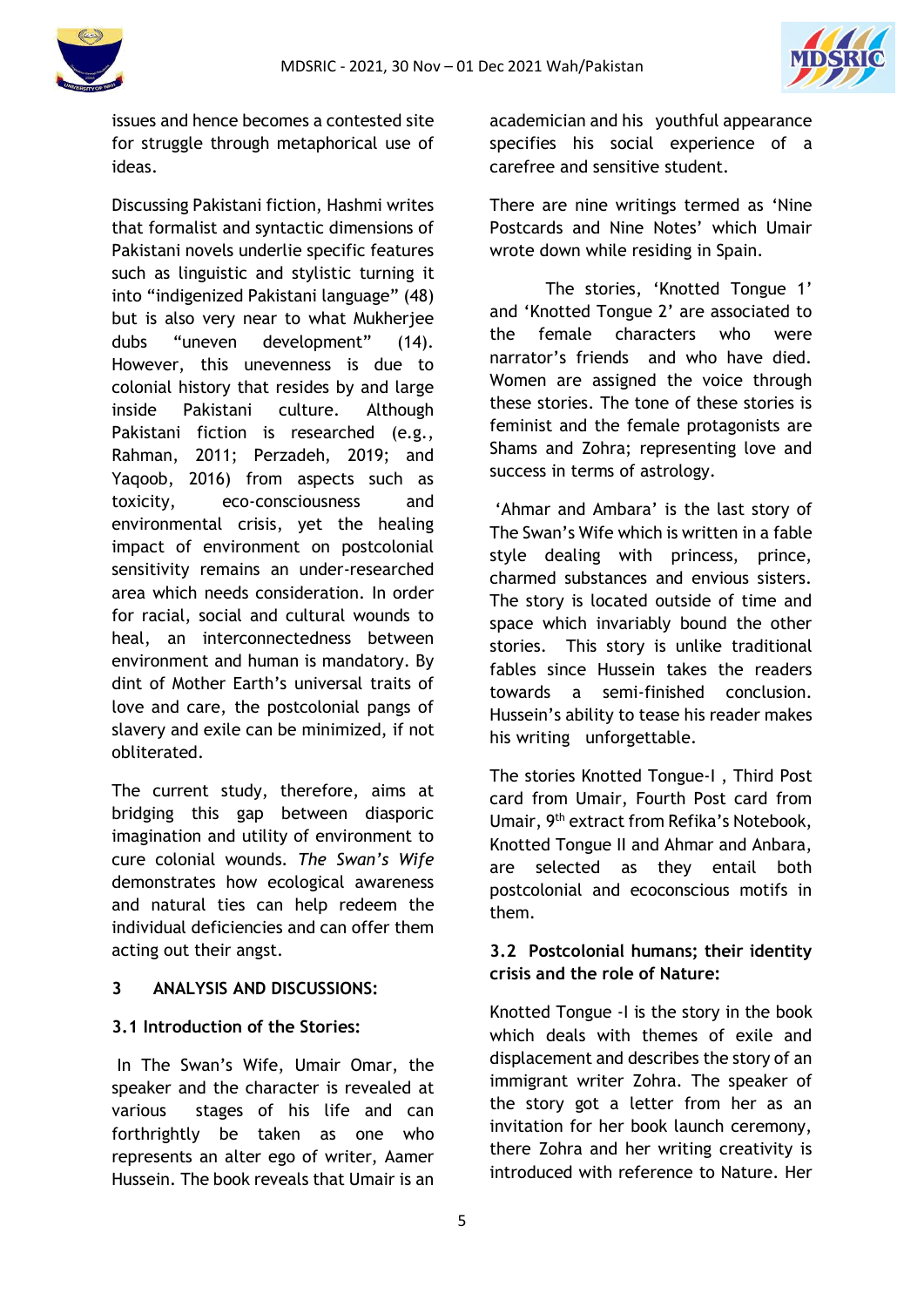



writing was like rain and fire. Rain and fire are the elements of Nature and they seem to contribute towards the individuality of the writer, Zohra. Then the old country of the speaker is mentioned, hence an association with both Nature and the country of origin is depicted by bringing colonial and ecological registers together.

*The writer enclosed some poems whose words were like drop of rain and arrowheads of fire. The letter came from my old country* (Hussein 2014, pg. 41).

At this juncture, further, the postcolonial themes of race, gender and ethnicity are hinted at through such descriptions like:

*I want to go home to do something. Here one's tongue is useless. The bastards seal our lips and leave our arms paralysed. I can't speak anymore, neither verse nor protest. Here I'm a vegabond, I carry my home on my back* (Hussein 2014, pg.42).

These descriptions highlight the conflict between the consciousness of national spirit and the complicated accommodation and adjustments of the diaspora. This feeling of subjugation is further contrasted with the creative freedom and impulse Nature seems to offer to the writer, Zohra.

*In a glass hall on the banks of river, one afternoon. White swans skimmed the surface of water. She'd gathered her thoughts into poems and read aloud two of them* (Hussein 2014, pg.42).

Zohra, being a colonial subject, is contrasted with Zohra being a creative independent and free writer. And this freedom and independence is shaped and manifested in her intrinsic bonding with Nature. Therefore, the role of Nature is that of a succor or inspiration for the subjugated and silenced postcolonial individuals.

# **3.3 Cosmopolitanism and Ecology for an immigrant:**

*A year ago she painted me in oils. I 'm dressed in blue and larger than life, Sitting by the window of her London flat. Behind me there's a red brick wall. Here she paints in her eyrie, in a tower. Her studio overlooks tall palms, jasmine bushes, bright flowers.* 

*Later with green figs, white peaches, local cheese, we drink summer wine. My sister calls it Poor Man's* Sangria (Hussein 2014, pg.50).

In the world of twenty-first century technological advancement, people despite of being isolated and deracinated persist inseparably associated to Nature and its various phenomena. This connection is built and evident through the above given extracts from the selected story where eco-cosmopolitanism is implied by denoting t the way Nature is bridging the rift between the individual global citizen of the world and his seclusion due to this. The isolation and the resulting turmoil could be minimized with a rebonding and reconsidering our natural surroundings which are pure and comforting.

## **3.4 Postcolonial identity crisis and Nature**

*Satiated by the blue pool now, hot as heaven. Anxieties disperse, join red petals scattered around on stone and grass. Birds dip their beeks in the pool's water. In the sun's blaze the leaves on their branches shine white. Now I think of the garden I once called home. (Hussein 2014, pg.52)* 

The garden once the home is shown lost in the story. The dilemma of exile prevails in the life of diaspora, the loss of identity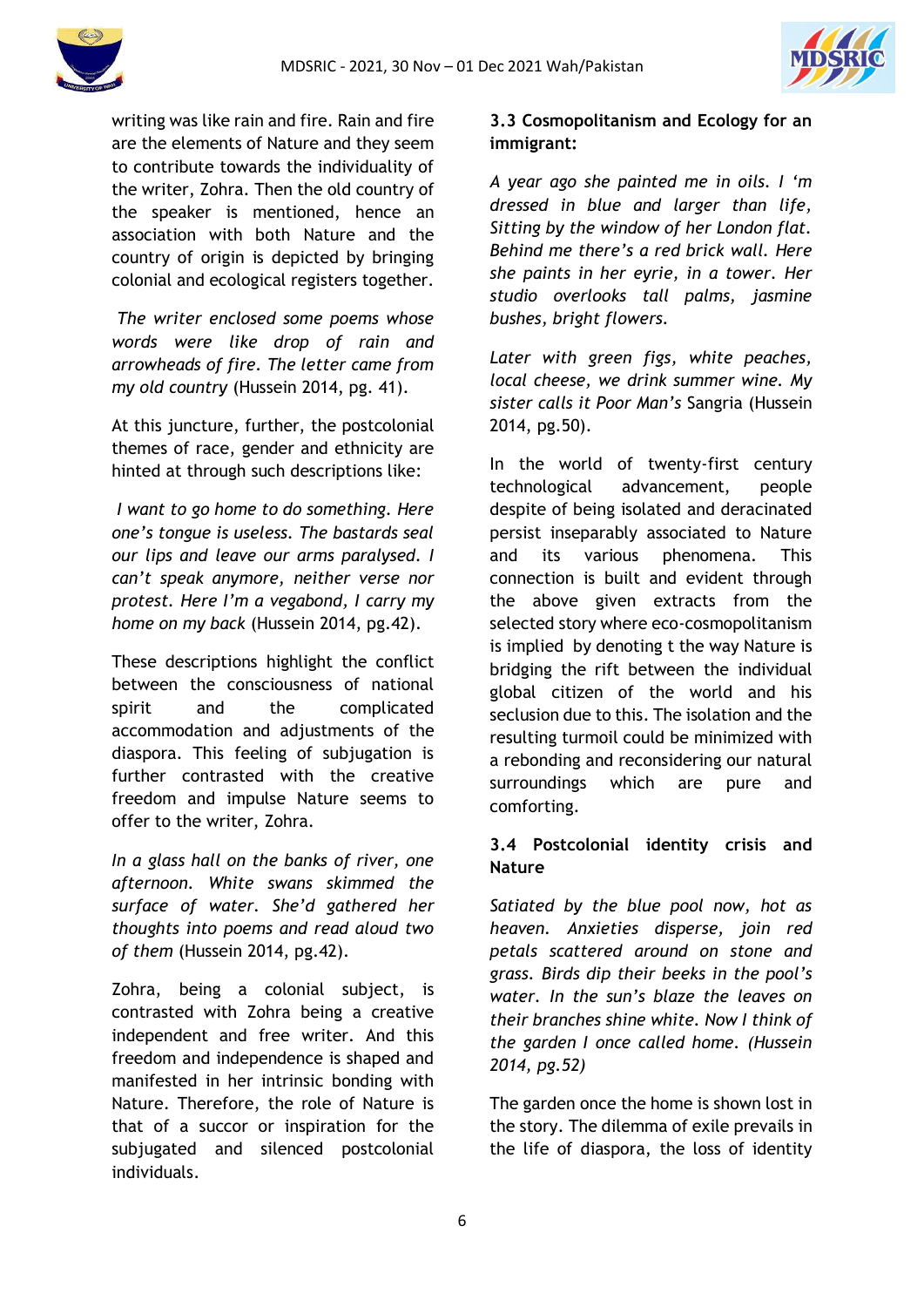



and serenity from such lives is shown in consonance with Nature and environment.

*He takes me by the hand. We walk past the barking dogs, the white mare in the tall grass, down the avenue of cypresses, out of the gates, down the winding backstreets of the old town, to the edge of the land where the sea begins. And I take off my clothes and I take off my name and I swim off the page* (Hussein 2014, pg.64).

The above extracts speak of the anxieties, complexities and struggles of humans in the lands of their exile and the nature/nurture or nature/culture conflicts in life. It is only through their contact with Nature that they are able to figure out who they are, where they belonged to and what cultural conditioning or social constructs they want to get rid of. Nature, yet again, is the refuge and possible refuge for such fretful individuals grappling with the issues of identity, ethnicity and nationality.

*We travelled for seven hours and reached the town on the edge of the river at five. The sun was still high and the roofs of the tall fort like buildings glowed in its rays. At once we set off to wander the lanes of the unknown town. The river had broken its banks and several streets were under water* (Hussein 2014, pg.65).

In this story of the female character Shams, Nature is not just the background or physical landscape rather a whole scheme of metaphoric signification is introduced to make the reader realize the undeniable, forceful, fierce and unshakable existence of Nature. This existence is equaled with the enormousness of the feelings of displacement and expatriate. The anguish of the immigrants is shown, their suffering and contemplating on their survivals in the foreign lands is depicted quite prominently.

*Perhaps silent anger can be washed away by rain water. I remember Shams saying, What a worry it is this having to make a living wage, it kills you. I'm far away from my country, far away from my faith, I don't want to die alone in this desolate city. (Hussein 2014, pg. 65)*

The female character is constantly shown calling on his exile background and imagery of Nature is revoked as a stylistic device.

*One day in winter a weeping friend told me, Shams is ill. A flood of worries has swallowed her up. It had snowed that day. ……..But just before spring arrived she died………….But a friend said she had given verbal instructions that she wanted fire, not earth as her final element*(Hussein 2014, pg.67*).* 

## **3.5 Human's answerability towards Nature**

*I am prince Ahmar, the youth replied. My father is the king of a far off country, but I have sworn to stay away from my land for seven years because my brother accused me of a crime I didn't commit and I'm not at liberty to say where I come from* (Hussein 2014, pg.121)

The exiled and migrated individual is presented deprived of his land, people and the comforts of home. Later in the story that prince is murdered and the rescuers are the pair of birds who at the expense of their lives are ready to create a rebirth for the dead prince.

*But if his bride were to capture us, and hold us close to each other, heart to heart, and with one stroke of her husband's dagger separate our heads from*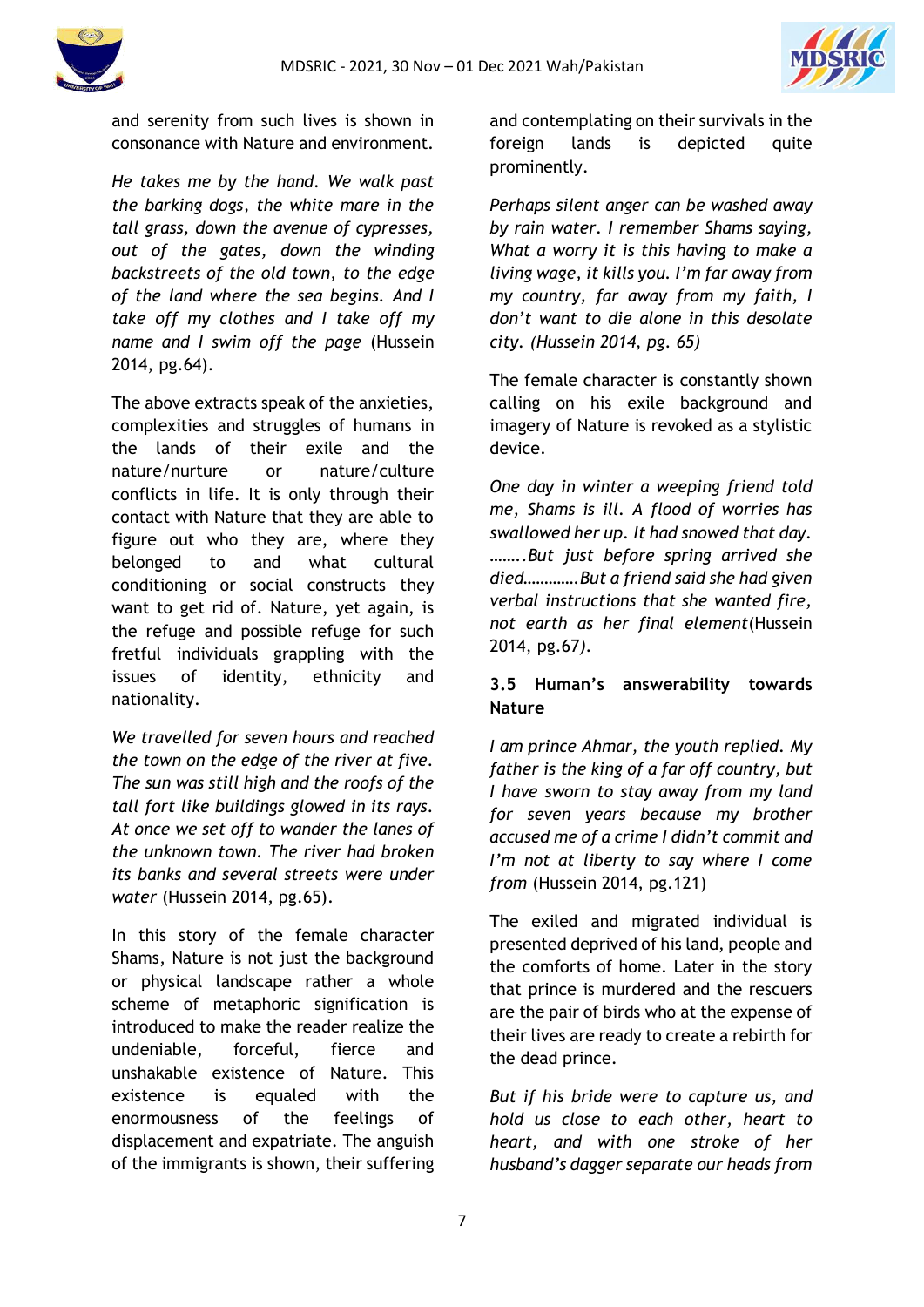

*our necks so that one of us shouldn't die before the other, and hold our heads above the ground where the prince lies, our blood will spill on the earth and its drops will turn into rubies brighter than the one the wicked woman stole from his forehead. Then Ahmar's heart will beat again and he'll come back to the world of living* (Hussein 2014, pg.122).

The prince can be reborn and for this rebirth Nature in the form of birds is offering the life, wholeness and meaning in the story. Once again, Nature is the frame of the story rather an ease and the only blessing left in the lives of casted out and uprooted individuals.

## **4. CONCLUSION:**

We can sum up this study by claiming that the selected texts bear an explicit evidence of the turmoil, identity crisis and exile's agony. But these alone are not the issues. They are further augmented with the rootlessness and displacement from the native world of expatriates. Yet these individuals somehow are able to redevelop and rethink their closeness, their relationship and affinity with Nature. The texts exemplify the rapport of postcolonial and eco-oriented sensitivity and psyche. The Swan's Wife metaphorically, stylistically and thematically is suggestive of the ecocolonial status of individuals.

## **5. REFERENCES:**

**Buell, Lawrence**. 1996. "The Environmental Imagination: Thoreau, Nature Writing, and the Formation of American Culture". Belknap Press of Harvard University Press,. Print

**Buell, Lawrence**. 2005 *The Future of Environmental Criticism. Environmental* 

*Crisis and Literary Imagination*. Malden: Blackwell Publishing. Print

**Graham Huggan and Helen Tiffin,** 2010. *Postcolonial Ecocriticism: Literature, Animals, Environment* Oxford shire, Routledge McMaster University..

**Hamid, Mohsen**. 2011. *Moth Smoke*. Penguin UK. Print

**Hashmi, Salima**. "The Eye Still Seeks: 1947–2005: An Overview." Dalmia and Hashmi 9–36

**Heise, Ursula K.** 2008. *Sense of place and sense of planet: The environmental imagination of the global*. Oxford University Press,. Print

**Hussein, Aamer.** 2014 .The Swan's Wife. Lahore: ILQA Publications.

**Mei Evans, and Rachel Stein**, eds. 2002. *The Environmental Justice Reader*. Tucson: University of Arizona Press,. Print

**Mukherjee. Pablo. U**. 2010. *Postcolonial Environment. Nature, Culture and the Contemporary Indian Novel in English*. Palgrave Macmillan.. Print.

**Pirzadeh, Saba**. 2016. "Violence, Militarism and the Environment in Contemporary South Asian Literature.".

**Rahman, Shazia**. 2011. "Karachi, Turtles, and the Materiality of Place: Pakistani Eco-cosmopolitanism in Uzma Aslam Khan's Trespassing." *Interdisciplinary Studies in Literature and Environment*  18.2: 261-282

**Raja, Masood Ashraf.** 2018**.** "The Pakistani English Novel: The Burden of Representation and the Horizon of Expectations." Pakistaniaat: A Journal of Pakistan Studies 6. [http://www.pakistaniaat.org.](http://www.pakistaniaat.org/)